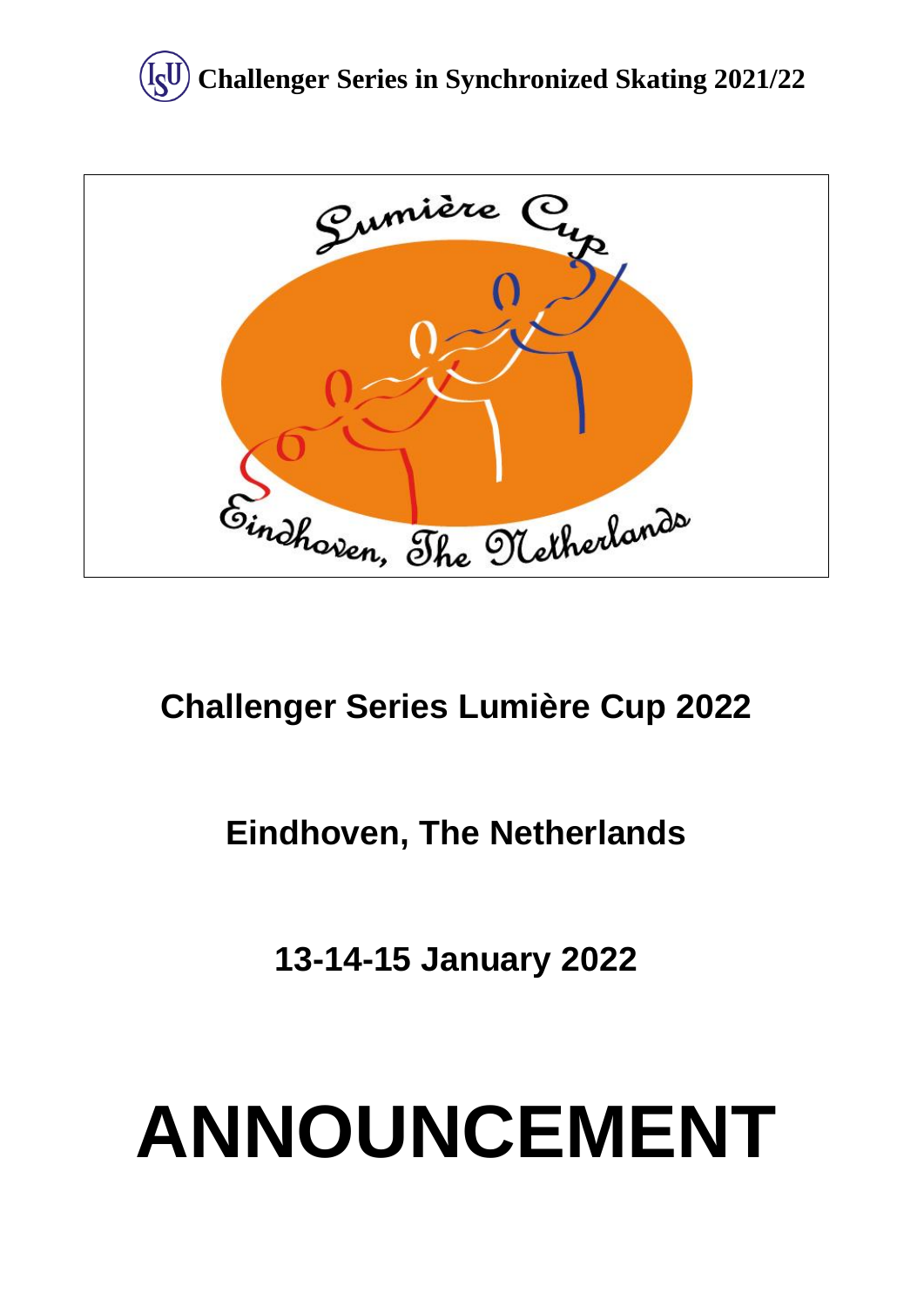

# **Challenger Series Lumière Cup 2022**

**An International Competition** 

**for** 

**Junior and Senior**

**organized by**

**Koninklijke Nederlandsche Schaatsenrijders Bond Stichting Lumière Cup**



# **Eindhoven, The Netherlands**

**13-14-15 January 2022**

**A competition as part of the**



**Challenger Series in Synchronized Skating 2021/22**

**under the authorization of the** 

**INTERNATIONAL SKATING UNION**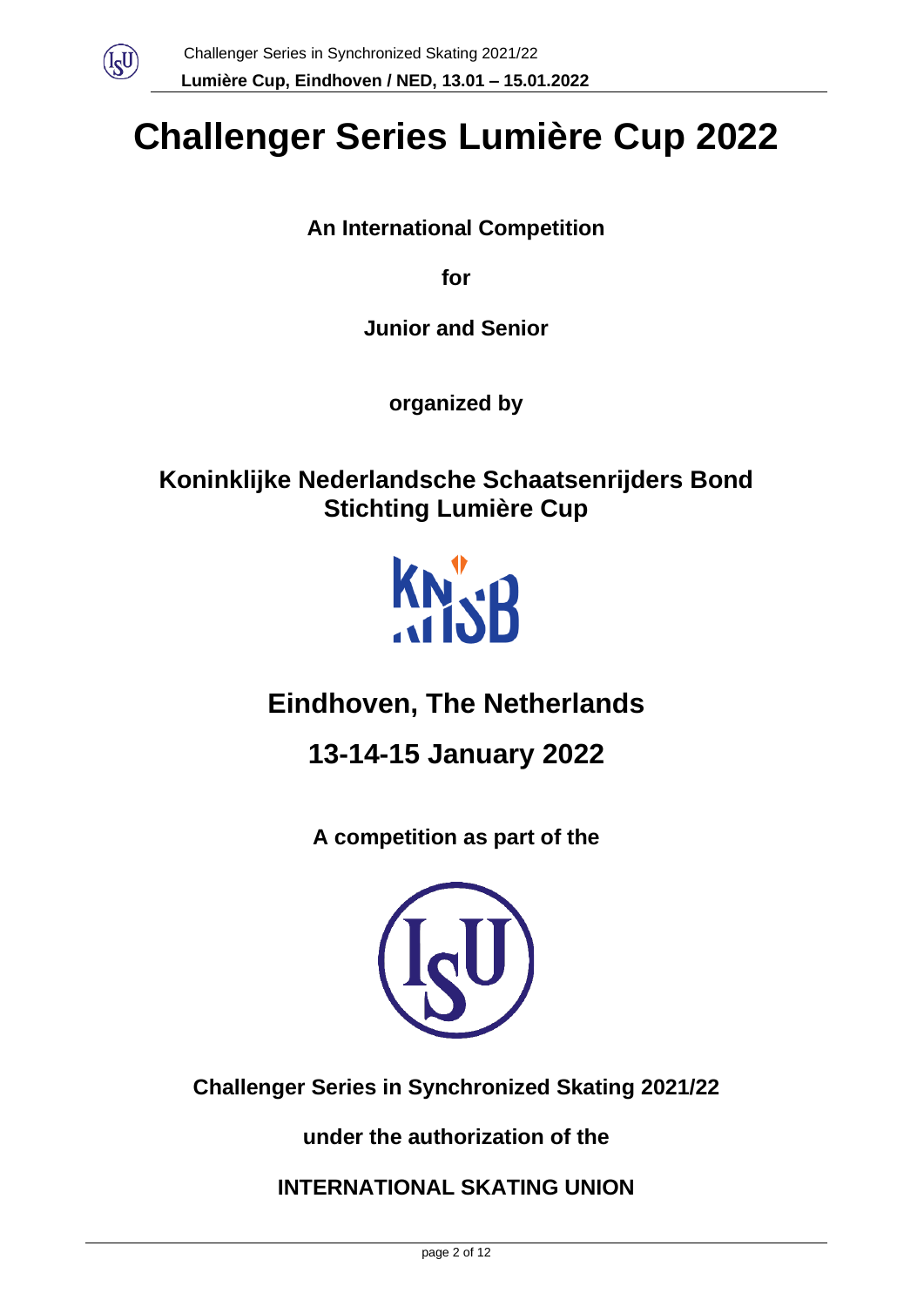

## **1. GENERAL REGULATIONS**

The Challenger Series Lumière Cup will be conducted in accordance with the ISU Constitution and General Regulations 2021, the Special Regulations & Technical Rules Synchronized Skating, and the relevant ISU Communications.

Participation in the Challenger Series Lumière Cup is open to all Competitors who belong to an ISU Member, and qualify with regard to eligibility according to Rule 102, provided their ages fall within the limits specified in Rule 108, paragraph 4 and they meet the participation, citizenship and residency requirements in Rule 109, paragraphs 1 through 5 and ISU Communication 2030 or any update of this Communication.

All Teams must be entered through their respective ISU Member Federation.

# **2. ISU CHALLENGER SERIES IN SYNCHRONIZED SKATING**

The Challenger Series Lumière Cup is part of the ISU Challenger Series in Synchronized Skating 2021/22 and will be conducted in accordance with additional requirements as specified in the General Announcement for the ISU Challenger Series in Synchronized Skating 2021/22 as well as ISU Communication 2373.

If the requirements specified in the above-mentioned documents are fulfilled the event will count towards ISU World Standing Points, Minimum Total Technical Score, ISU Challenger Series in Synchronized Skating Ranking.

There is a limitation for the Teams to two (2) participations in the events of the ISU Challenger Series in Synchronized Skating.

#### **ISU CHALLENGER SERIES IN SYNCHRONIZED SKATING RANKING**

At the end of the ISU Challenger Series in Synchronized Skating, after the last event of the season has been concluded, the highest final score in the up to two (2) different ISU Challenger Series in Synchronized Skating events of each Team will be added and taken into consideration to form a Challenger Series in Synchronized Skating Ranking which will be published on the ISU website.

## **3. TECHNICAL DATA**

**PLACE Main arena: IJSSPORTCENTRUM EINDHOVEN Antoon Coolenlaan 3 5644 RX Eindhoven The Netherlands** (an indoor ice rink with the ice surface of 30 x 60 m, air conditioned and heated)

> **Practice arena: IJSSPORTCENTRUM EINDHOVEN, practice rink** Only used for extra practice on request (a covered, not closed ice rink with the ice surface of 30 x 60 m)

**Main and Practice Rink are in the same complex.**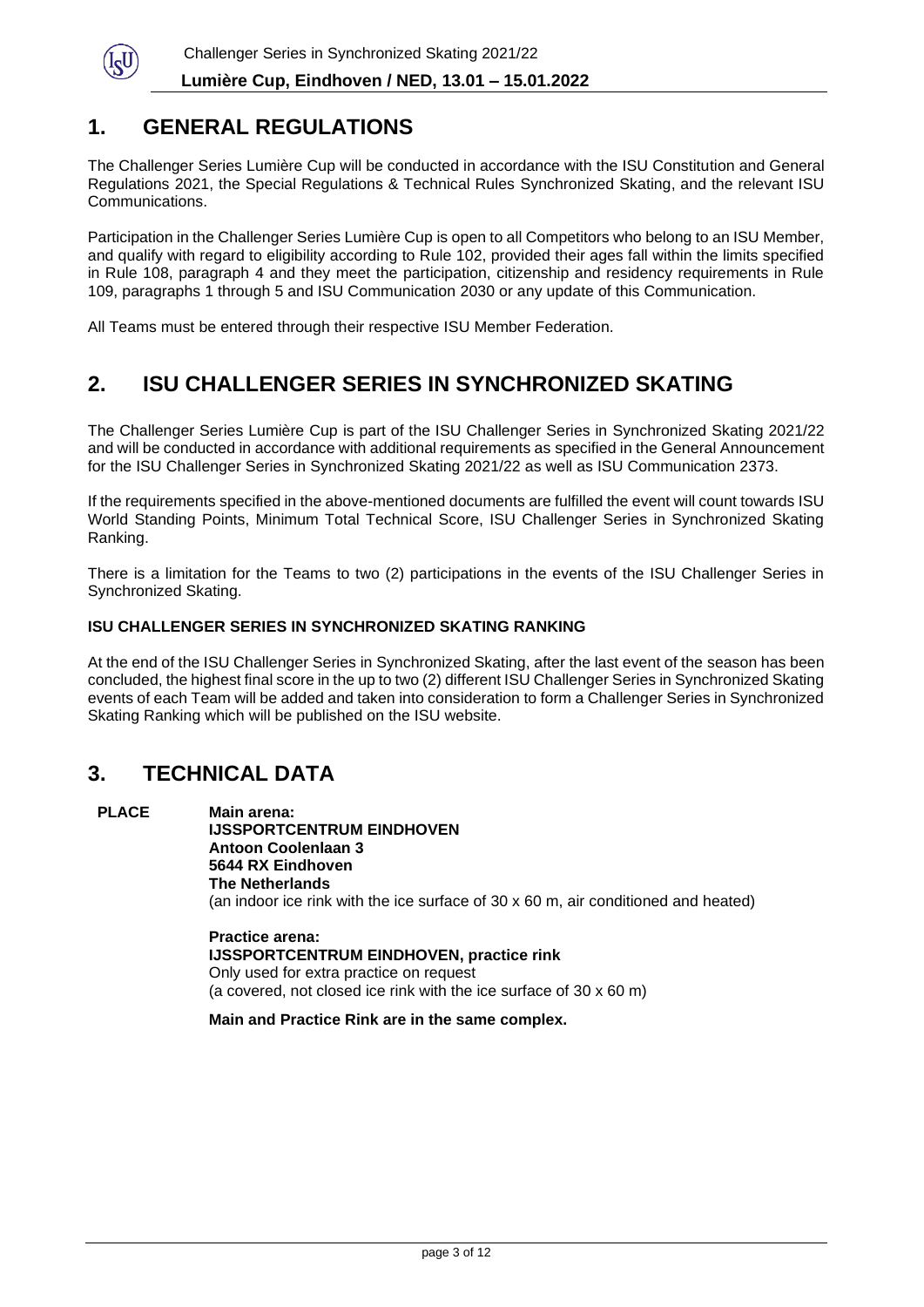

| <b>JUNIOR</b> | Short Program       | Duration: 2 minutes and 50 seconds, but may be less,                                                                                                                                                                                                                    |  |
|---------------|---------------------|-------------------------------------------------------------------------------------------------------------------------------------------------------------------------------------------------------------------------------------------------------------------------|--|
|               |                     | The General Short Program Elements and requirements are listed<br>in Rule 991, paragraphs 1 a), 2 and 3, Rule 992, paragraphs 1 a),<br>2 and 3 a). The Short Program Elements and Requirements to be<br>skated for Season 2021/22 are listed in ISU Communication 2236. |  |
|               | <b>Free Skating</b> | Duration: 3 minutes and 30 seconds +/- 10 seconds                                                                                                                                                                                                                       |  |
|               |                     | The Well Balanced Program Requirements are listed in Rule 991,<br>paragraphs 1 b), 2 and 4, Rule 992, paragraph 1 b), 2 and 3c).<br>The Free Skating Elements and Requirements to be skated for<br>Season 2021/22 are listed in ISU Communication 2236.                 |  |
| <b>SENIOR</b> | Short Program       | Duration: 2 minutes and 50 seconds, but may be less,                                                                                                                                                                                                                    |  |
|               |                     | The General Short Program Elements and requirements are listed<br>in Rule 991, paragraphs 1 a), 2 and 3, Rule 992, paragraphs 1 a),<br>2 and 3 a). The Short Program Elements and Requirements to be<br>skated for Season 2021/22 are listed in ISU Communication 2236. |  |
|               | <b>Free Skating</b> | Duration: 4 minutes $+/- 10$ seconds                                                                                                                                                                                                                                    |  |
|               |                     | The Well Balanced Program Requirements are listed in Rule 991,<br>paragraphs 1 b), 2 and 4, Rule 992, paragraph 1 b), 2 and 3 c).<br>The Free Skating Elements and Requirements to be skated for<br>Season 2021/22 are listed in ISU Communication 2236.                |  |

## **4. ENTRIES**

#### **4.1 General**

All Entries must be made by the ISU Member concerned based on the regulations for the ISU Challenger Series in Synchronized Skating 2021/22.

All entries for the Challenger Series Lumière Cup, must be done through the **ISU Online Registration System (ORS)** by the deadline indicated. Hotel and travel information should also be entered into ORS, as well as bank information. Declarations will need to be uploaded to the ORS as well.

#### **4.2 Preliminary Entries**

The preliminary entries must reach the Organizer by latest: **Wednesday, 10 November 2021** by entering the information through ORS.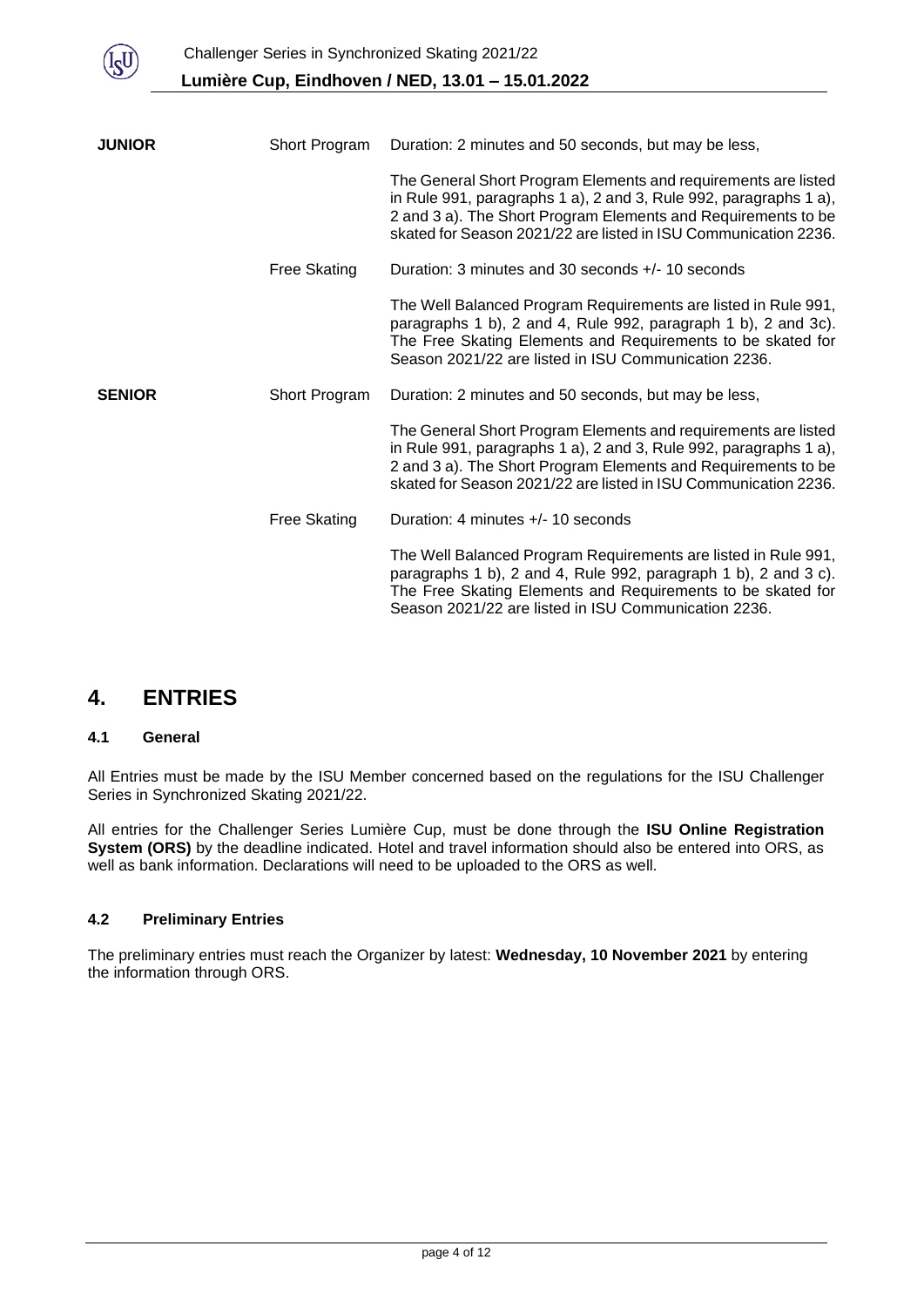

#### **4.3 Entries by Name**

#### **4.3.1 Entries of Teams**

Participation is open to all Teams of ISU Members.

The Entries by names must be made via the ISU Online Registration System (ORS):

**<https://fms.sportresult.com/isu>**

and will be submitted via the ORS simultaneously to the:

Stichting Lumière Cup Eindhoven, The Netherlands e-mail: [lumierecup@hotmail.com](mailto:lumierecup@hotmail.com)

and to:

ISU Secretariat e-mail: [entries@isu.ch](mailto:entries@isu.ch)

not later than: **Friday, 10 December – 20:00 h (Central European (Paris) Time, UTC+1)**.

#### **4.3.2 Entries of Judges**

Each participating ISU Member has the right to nominate one (1) judge who has at least the qualification "Judge for International Competitions".

In case of too many nominated judges the organizer will draw the panel of judges immediately after the closing date for the entries. The result of such draw will be communicated to all ISU Members involved in writing immediately after the conclusion of such draw.

The Entries of Judges must be made via the ISU Online Registration System (ORS) not later than: **Friday, 10 December – 20:00 h (Central European (Paris) Time, UTC+1)**.

Each panel of Judges will consist of at least 7 Judges. In exceptional cases and if there is no possibility to compose a panel of judges with at least 7 Judges, the ISU Vice-President Figure Skating may exceptionally authorize the panel in question to have a minimum of 6 Judges.

In case that at the time of the competition more Judges will be available and entered as required to compose the panels of Judges, the Organizing Member in consultation with the ISU will conduct on site, a draw for the panel of judges for the first segment. The Judges, not drawn for the first segment will be seated for the second segment.

The panel for the second segment (Free Skating) will in this case be completed by an open draw amongst the Judges serving in the first segment.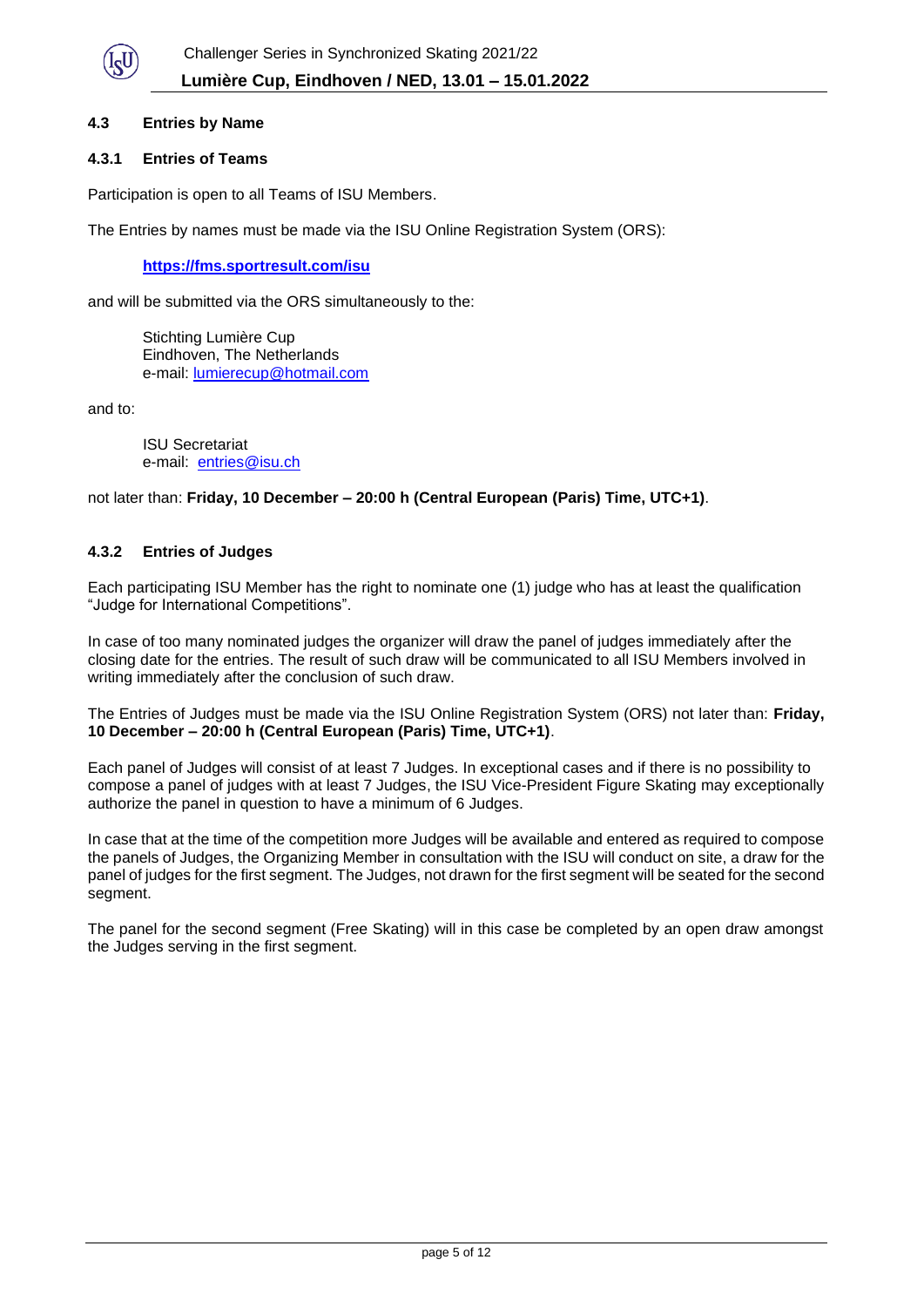

#### **4.1.4 Entries of Team Members**

Official entries of Team Leaders, Assistant Team Leaders, Team Officials, Team Medical Staff and Coaches and the partner or relative of a Judge will be accepted. Accreditation will be provided to those who are officially accepted by the Organizer.

Please be advised that only one Coach per Team will be accredited. An Assistant Team Leader will be accepted. Only one Team Official of each Member, including the Member President provided that they are Council Members, Technical Committee Members or Members of the Head Office of their Federation, will be accredited. Not more than one (1) Team Doctor and one (1) Team Physiotherapist will be accepted as the Team Medical Staff, for which the organizer requests the right to have a medical certification (document) presented before accreditation. The Member Federations guarantee that the requested accreditation of Team Members will correspond to their function within the team and the Federation.

The names of all team members must be submitted via the ISU Online Registration System (ORS) and must reach the Organizing Committee and the ISU Secretariat not later than: **Friday, 10 December – 20:00 h (Central European (Paris) Time, UTC+1)**.

#### **4.1.5 Entry Fee**

With the entry to the competition, the entry fee must be paid as follows:

€ 550.00 per Team

#### **The entry fee will not be refunded in case of withdrawals for any reason.**

The entry fee does not include transport or extra practice ice.

The payment must be received on or before the closing date, 10 December 2021 by credit transfer. The transfer / bank cost should be charged to the competing teams and not the organizers of the competition. No refunds can be given after 10 December 2021.

Bank account information:

| Account holder        | ٠ | Stichting Lumière Cup  |  |
|-----------------------|---|------------------------|--|
| IBAN account number : |   | NL84 RABO 0334 6196 37 |  |
| BIC.                  | ٠ | RABONL2U               |  |

Clearly point out in all payments: Lumière Cup 2022, <Name of the team>, <Category>, <Country>. Commissions and any bank transactions fees will be at your charge and have to be paid directly to the bank. The organizing committee must receive the net amount of all the fees charged.

# **5. APPOINTED EVENT OFFICIAL**

This Challenger Series in Synchronized Skating event will follow the requirements of the General Announcement for the Challenger Series in Synchronized Skating 2021/22 as well as ISU Communication 2373 and principles of Rule 910, paragraph 5.a) of the ISU Special Regulations Synchronized Skating 2021 for appointing the event officials.

The members of each individual Technical Panel (Technical Controller and the Technical Specialists) will not be from the same ISU Member. At least two (2) Technical Panel members will have the qualification "ISU", however one of the three members may have the qualification "International".

The Referee will have at least the qualification "International" and could be of the same ISU Member as one member of the Technical Panel (Technical Controller and Technical Specialists).

The Data Operator and the Replay Operator will have at least the qualification "International".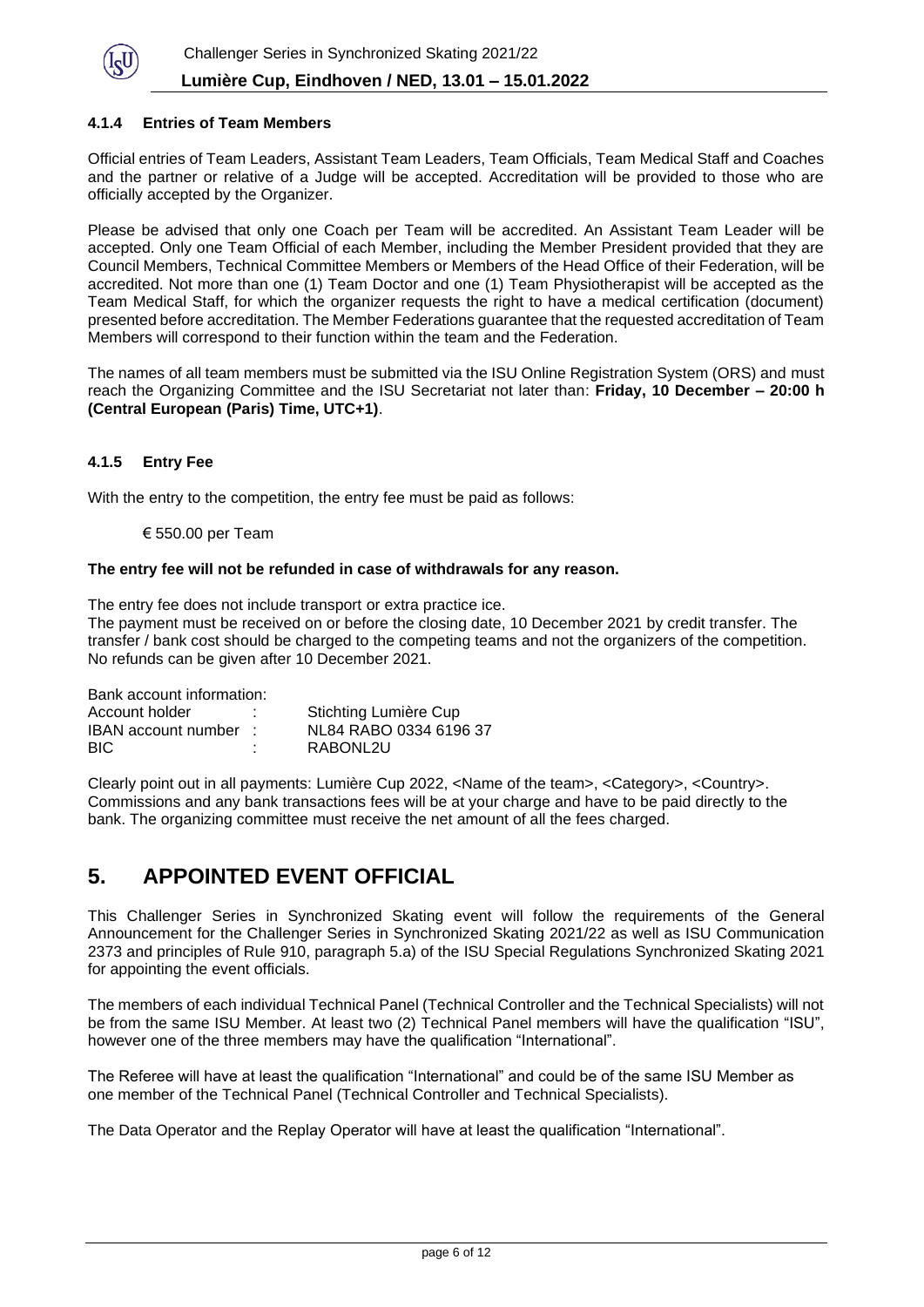

# **6. MEALS, LODGING AND TRAVEL EXPENSES**

The organizer will provide and cover the expenses for rooms and meals for all Referees, the Technical Controllers, the Technical Specialists, the Data and Replay Operators and Judges participating, beginning with lunch on **Thursday, 13 January 2022** until breakfast on **Sunday, 16 January 2022**.

Should any of the above-mentioned persons arrive at the hotel before or stay longer than the period described above, their room costs and expenses will be the responsibility of the individual and must be paid on arrival.

The Organizing Committee will cover the costs for travel expenses for all Referees, the Technical Controllers, the Technical Specialists, the Data and Replay Operators.

In accordance with the General Announcement for the Challenger Series in Synchronized Skating 2021/22 as well as ISU Communication 2373, all Referees, the Technical Controllers, the Technical Specialist, the Data and Replay Operators and Judges officiating in the "Junior" and "Senior" competitions of a Challenger Series in Synchronized Skating event will, at the expense of the organizing ISU Member, receive pocket money of CHF 200.00 or the equivalent in the local currency.

# **7. PRACTICE**

Official practice for Competitors begins on **Friday, 14 January 2022**. The detailed schedule will be issued at the time of registration.

# **8. MUSIC / PLANNED PROGRAM CONTENT**

All Competitors shall furnish competition of excellent quality by email in MP3 format only, in accordance with Rule 823, paragraph 2. A list of titles, composers and orchestras of the music to be used for the Short Program and Free Skating Program must be listed for each Team on the official Music Selection Form and attached to the official Entry Form for Teams.

The MP3 files, one file per program, shall be named <Program>\_<category>\_<country abbreviation>\_<team name>.mp3 For example: Short\_Senior\_NED\_Team\_Illumination.mp3.

The files shall be sent through [WeTransfer](https://wetransfer.com/) (wetransfer.com) with lumierecup@hotmail.com as the receiver. In case of technical difficulties please send an email as soon as possible lumierecup@hotmail.com.

In accordance with Rule 823, paragraph 2, all Teams must announce the exact running time of the music, (not skating time), which shall be certified by the Team, Coach, Team Manager or Team Leader at the time of registration.

In addition Teams must provide at registration a back-up for each program in MP3 format on a separate USB thumb drive for each program. The thumb drives shall be formatted for Windows (NTFS, FAT32 or exFAT) with only the MP3 file of the program in the main (root) directory, without other files or directories.

If music information is not complete and/or the music is not provided, accreditation will not be given.

With the entry forms, the "Program Content Sheet" must be returned to the Organizing Committee in time. It is mandatory that the Program Content Sheet be filled in precisely by each Team in English using the terminology for the elements listed in the respective ISU Communication.

The music files will be deleted by the organizers shortly after the competition. The backup thumb drives will be returned to the teams.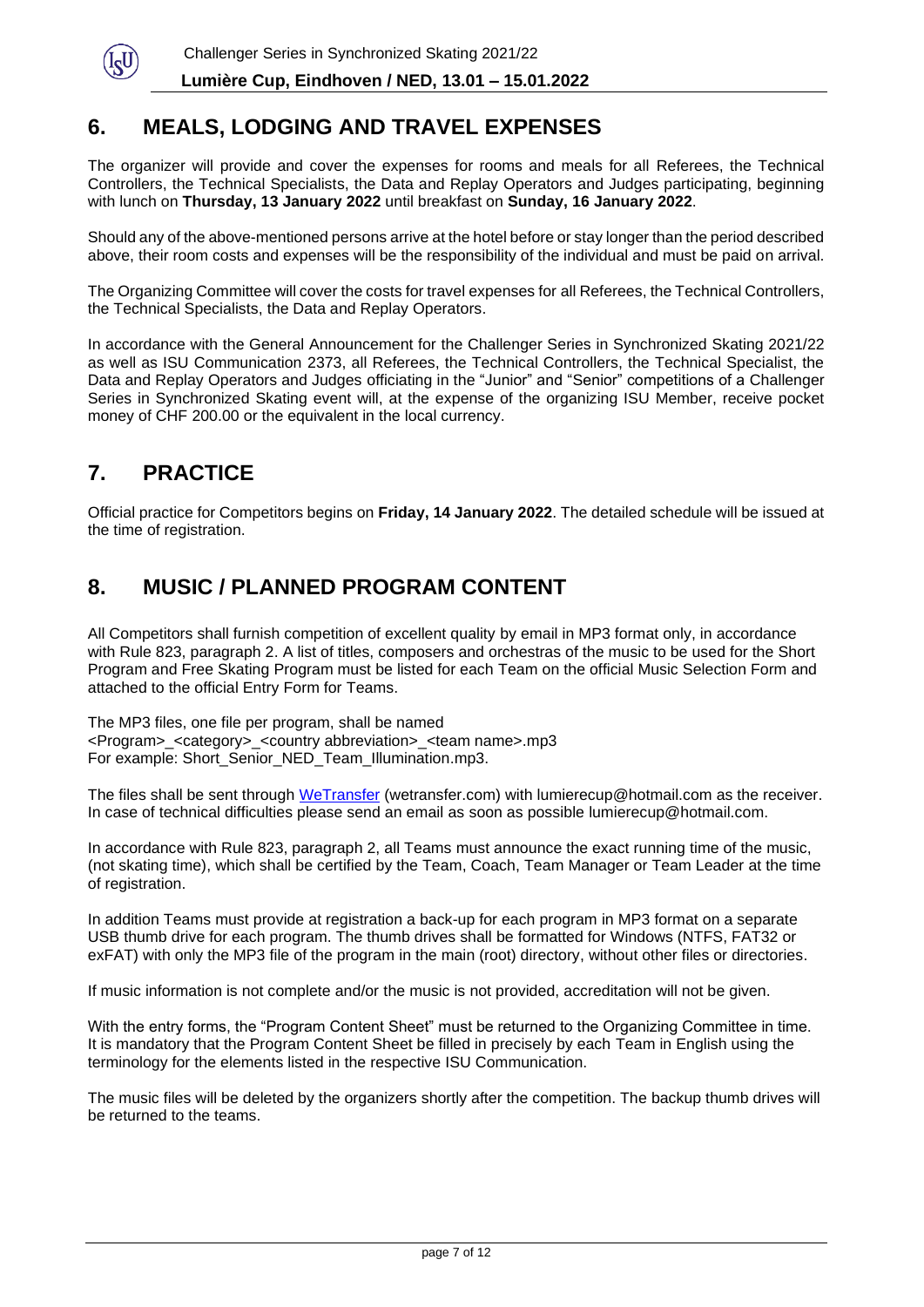

# **9. ARRIVAL OF PARTICIPANTS / TEAMS**

The nearest airport to **Eindhoven** is **Eindhoven Airport (EIN)** with a distance of **12 km** to the official hotel.

The Organizing Committee can provide transport between Eindhoven Airport and the hotel or ice rink.

Amsterdam Schiphol Airport (AMS) is 135 km from Eindhoven and can also be used. It is more affordable and faster to travel from Amsterdam Schiphol Airport to Eindhoven by train. We can provide train tickets in advance if desired. Transport can also be provided between the train station and the hotel.

Please accept that we have to ask for a transportation fee from all teams we transport. Please indicate on the form if interested. The organisers will inform the teams about the possibilities and prices well in advance of the competition.

All Referees, the Technical Panel (Technical Controllers, Technical Specialists, Data & Replay Operators) Judges, Competitors, Team Leaders, Team Officials, Team Medical Staff and Coaches are requested to announce to the Organizing Committee as soon as possible but no later than **Thursday, 30 December 2021** the name of the airlines, flight numbers, dates and times of arrival or any other information concerning transportation and arrivals. The detailed travel information needs to be submitted via the ISU Online Registration System (ORS) and send by email to: [lumierecup@hotmail.com.](mailto:lumierecup@hotmail.com)

# **10. OFFICIAL HOTEL(S)**

#### **HOTEL VAN DER VALK EINDHOVEN** Aalsterweg 322 5644 RL Eindhoven

The Netherlands phone: +31 40 211 60 33 web: [www.hoteleindhoven.nl](http://www.hoteleindhoven.nl/) email: [eindhoven@valk.com](mailto:eindhoven@valk.com)

Hotel capacities can only be booked directly with the hotel. Booking requests have to be made as soon as possible, but before **Friday, 10 December 2021**. The organizer cannot guarantee the availability of rooms, for bookings which are received after that date. All payments shall be made at the instructions of the hotel. When booking use the code 'Lumière Cup'.

The hotel is located at walking distance (approx. 20 minutes) of the ice rink. The Organizing Committee can provide transport between the hotel and the ice rink. Please indicate on the form if interested. The organisers will inform the teams about the possibilities and prices well in advance of the competition.

# **11. ACCREDITATION**

The official accreditation for Teams is planned at the **ice rink** upon arrival.

Accreditation as a Team Member will be given to all entered Judges, Competitors and one Team Leader per participating team, one Coach per Team, a maximum of two Team Officials of ISU Members (including the Member President), provided that they are Council Members, Technical Committee Members or Members of the Head Office of their Federation and a maximum of two medical persons. Accreditation will only be granted to persons in those various functions if officially entered and named through their ISU Member. **The ISU Member certifies with the signed entry form the indicated functions within the team of all team members. Any misuse of any function will be sanctioned by the ISU/OC.**

Accreditation will be given to appointed Event Officials and Guests.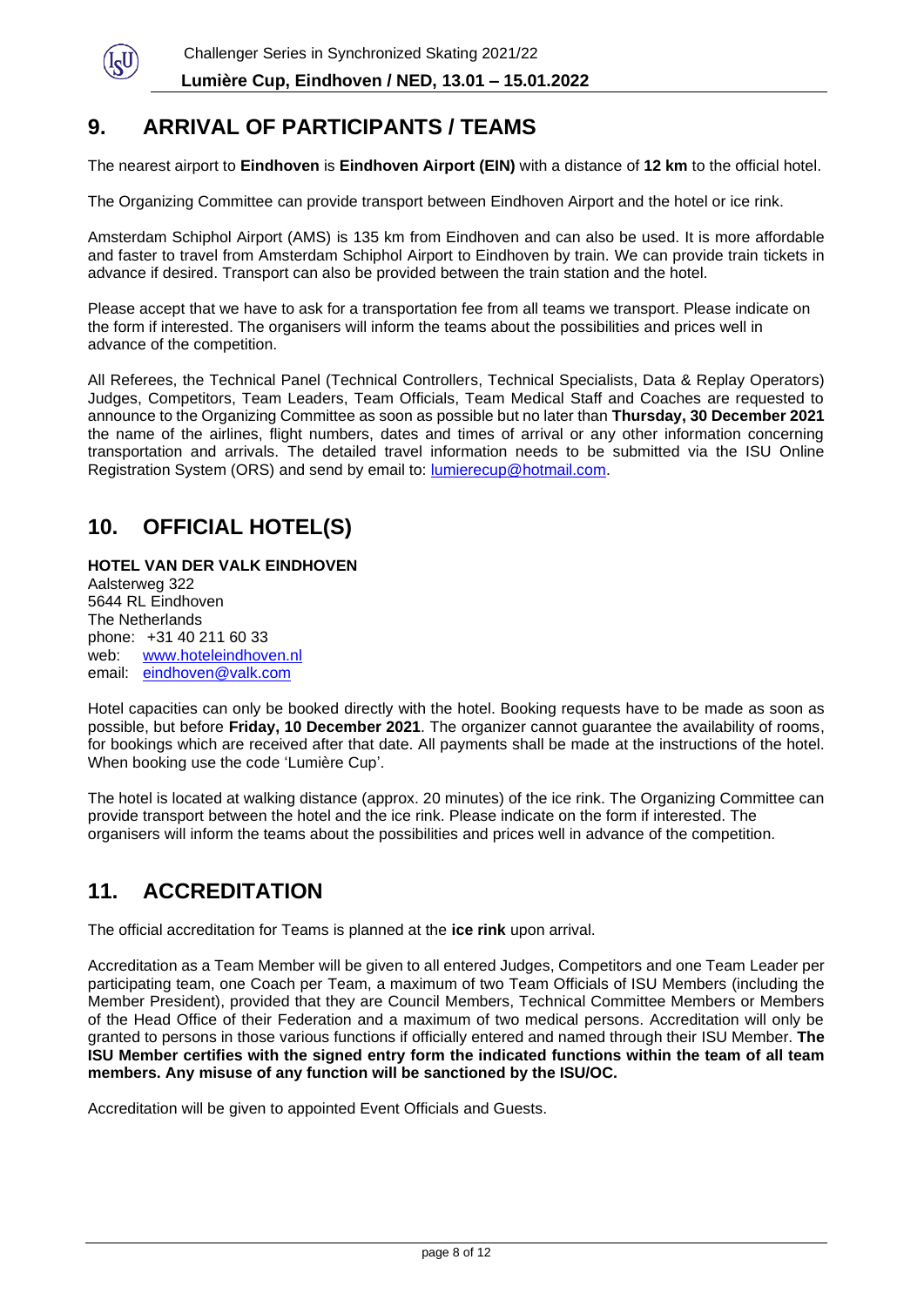

# **12. RESULTS**

The marking system (ISU Judging System) as described in ISU Technical Rule Synchronized Skating 2021, Rule 842 and Rule 843 (Determination and publication of results) will be used.

# **13. PRESENTATION OF MEDALS AND PRIZES**

The three best placed Teams in each event will be announced and honored. Gold, silver and bronze medals will be presented to the medalists. The national anthem of the winners will be played and the flags of the medal winners hoisted.

# **14. INSURANCE / LIABILITY**

In accordance with Rule 119, it is the sole obligation of each Member participating in ISU Events, to provide medical and accident insurance for their athletes, officials and all other members of the Member's team. Such insurance must assure full medical attendance and also the return of the ill or injured person to the home country by air transport or by other expeditious. It is an internal matter of each ISU Member to decide the issue who shall pay the premium for such insurance.

The ISU and the Organizing Committee assume no responsibility for or liability with respect to bodily or personal injury or property damage incurred in connection incurred by Competitors and Officials.

# **15. MEETINGS FOR ISU EVENT OFFICIALS AND JUDGES**

All Referees, Technical Controllers, Technical Specialists, Data and Replay Operators and Judges are responsible to make their travel arrangements in order to be able to attend the respective event related meetings. If any other party makes the flight arrangements, the Referees, Technical Controllers, Technical Specialists, Data and Replay Operators and the Judges are responsible to check if such arrangements are in line with the detailed schedule as mentioned under paragraph 17.

# **16. INFORMATION AND VARIOUS**

For information, please contact the Organizing Committee:

**Stichting Lumière Cup** Armagnaclaan 34 5627 BL Eindhoven The Netherlands phone: +31 6 508 368 39 (Ms. E. van Soest) / +31 6 144 457 82 (Ms. M. de Brouwer) e-mail: [lumierecup@hotmail.com](mailto:lumierecup@hotmail.com) webpage: [lumierecup.com](http://lumierecup.com/) and [www.schaatsen.nl](http://www.schaatsen.nl/) Facebook: [www.facebook.com/lumierecup](http://www.facebook.com/lumierecup) Instagram: [www.instagram.com/lumierecup](http://www.instagram.com/lumierecup)

Extra practice sessions will be available on a first-come-first-serve basis on Monday, Tuesday, Wednesday, and Thursday preceding the competition. The times available on Monday and Tuesday will be limited. Extra practices can be requested in 15 minutes blocks. Costs are € 70,00 for the competition rink and € 50,00 for the practice rink per 15 minutes block and must be paid in advance together with the entry fee. If the sessions are requested after entry (if available) it has to be paid immediately after confirmation. The organisers can change or limit the extra practice ice time for any reason. Please use the form for requesting extra practice.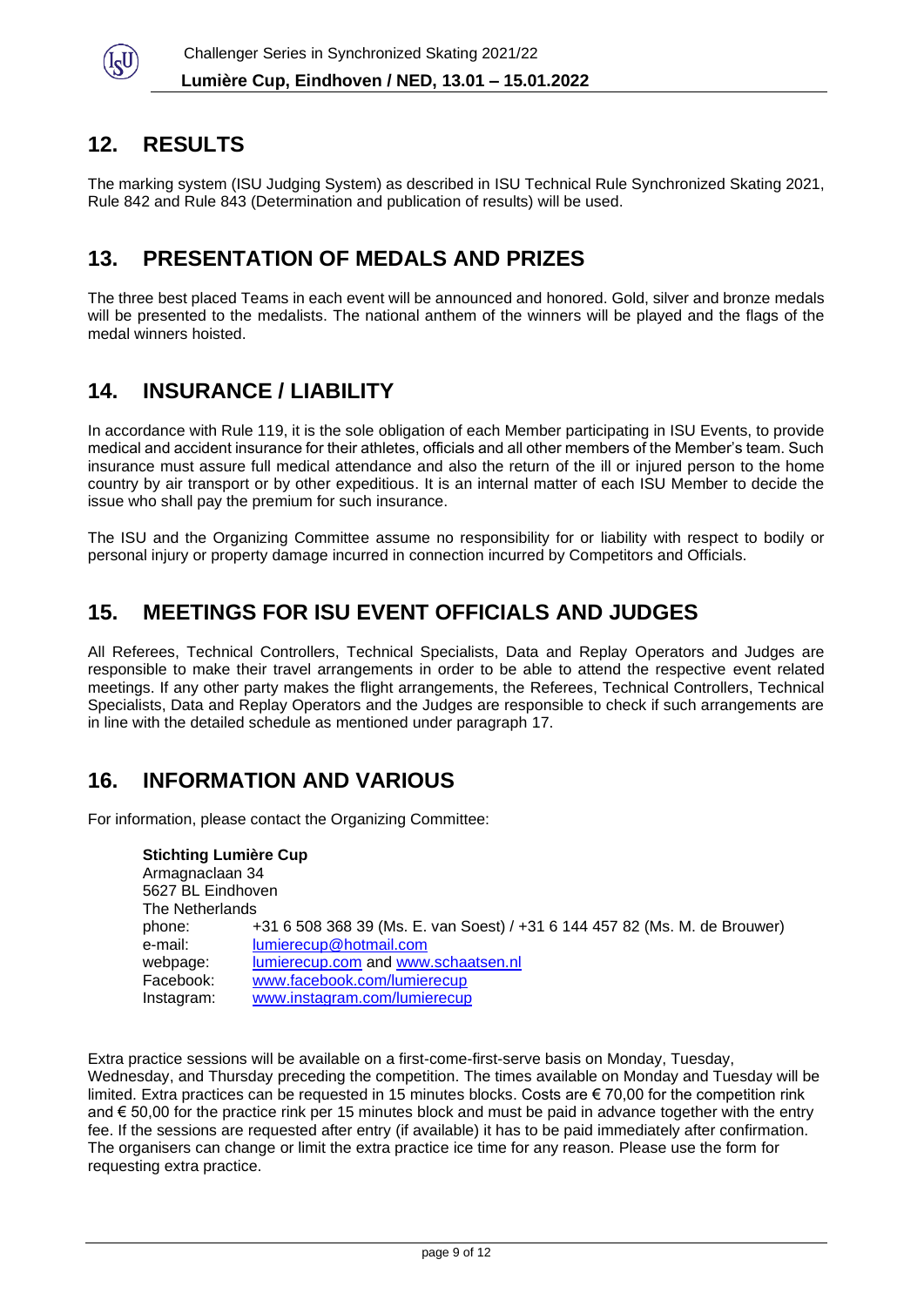

The organisers will be able to provide meals for the teams for a fee. Please indicate on the form if interested. The organisers will inform the teams about the available meals and prices well in advance of the competition.

Members, teams, and competitors hereby acknowledge and consent to the fact that team photos, team info and results will be published, as well as the Lumière Cup 2022 may be televised either in whole or in part, for showing on a worldwide basis. According to the ISU Constitution and General Regulations 2021 both members and competitors (in this particular case, teams) hereby certify and warrant that the music and choreography presented and used by the competitors have been fully cleared and authorized for public use and consent to the use of his or her name, biography and likeness on or in connection with any television or radio program broadcast and re-broadcast throughout the world, motion picture, print media or the advertising and publicizing of such program, without further clearance or payments of any kind on the site of the ISU, the organizing member Koninklijke Nederlandsche Schaatsenrijders Bond, Organizing Committee and the relevant television network or broadcasters being required.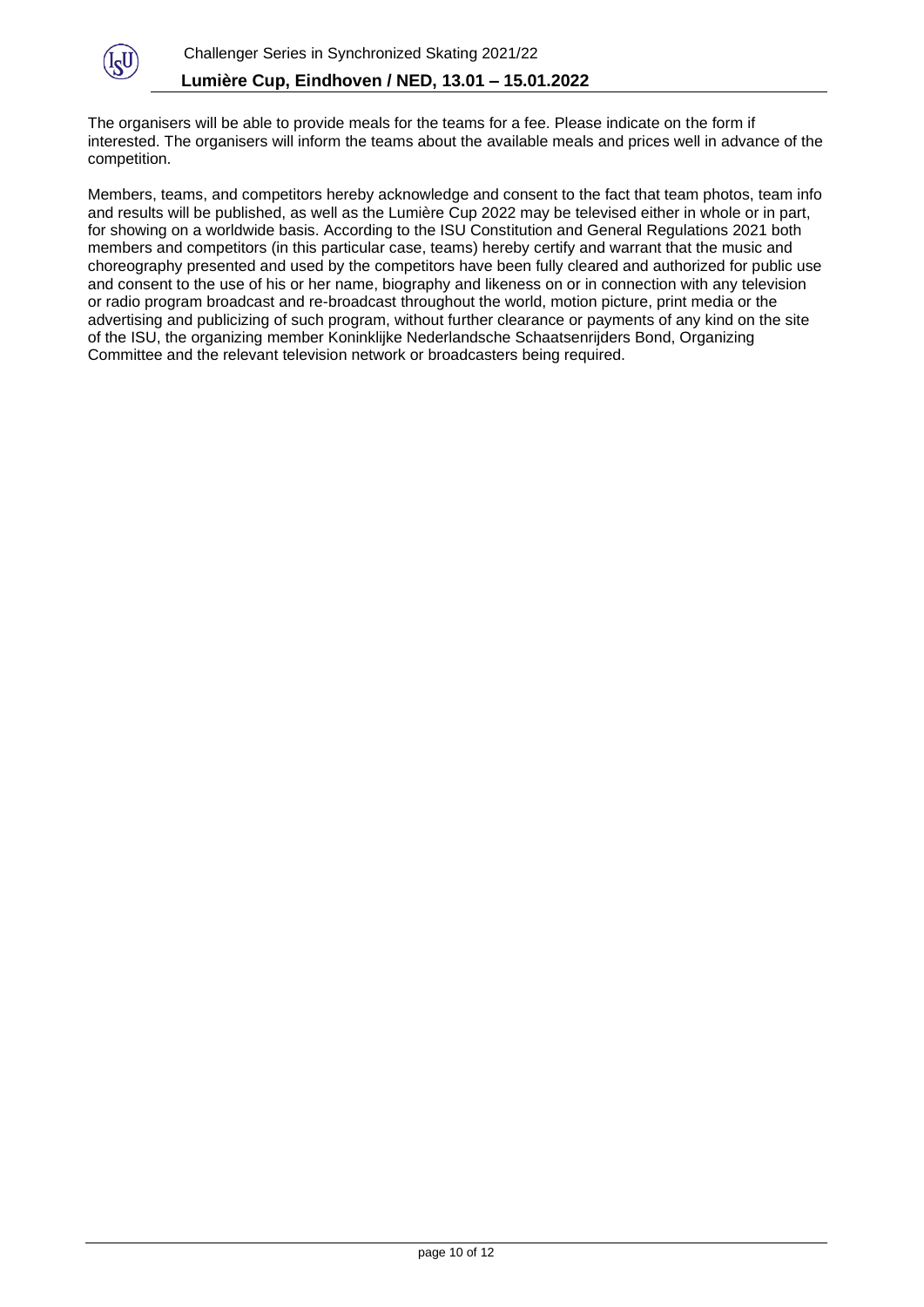

# **17. EVENT SCHEDULE**

| Wednesday,<br>January 12, 2022 | All day | <b>Registration of Teams</b>                       |  |
|--------------------------------|---------|----------------------------------------------------|--|
|                                | All day | Extra Practice Ice                                 |  |
| Thursday,                      | All day | <b>Registration of Teams</b>                       |  |
| January 13, 2022               | All day | Extra Practice Ice (until start of the draw)       |  |
|                                | 14:00   | Referees and Technical Controllers Meeting         |  |
|                                | 15:00   | <b>Technical Panel Meeting</b>                     |  |
|                                | 16:00   | Judges Draw and Meeting                            |  |
|                                | 17:00   | <b>Team Leaders Meeting</b>                        |  |
|                                | 18:30   | <b>Official Draw Starting Order Short Programs</b> |  |
| Friday,                        | 15:00   | JUNIOR - Short Program                             |  |
| January 14, 2022               | 18:00   | SENIOR - Short Program                             |  |
| Saturday,                      | 15:30   | JUNIOR - Free Skating                              |  |
| January 15, 2022               | 19:00   | SENIOR - Free Skating                              |  |
|                                |         | Victory Ceremonies JUNIOR and SENIOR               |  |

#### **Please note:**

**This schedule is subject to changes and will be updated in accordance with the final number of entries.**